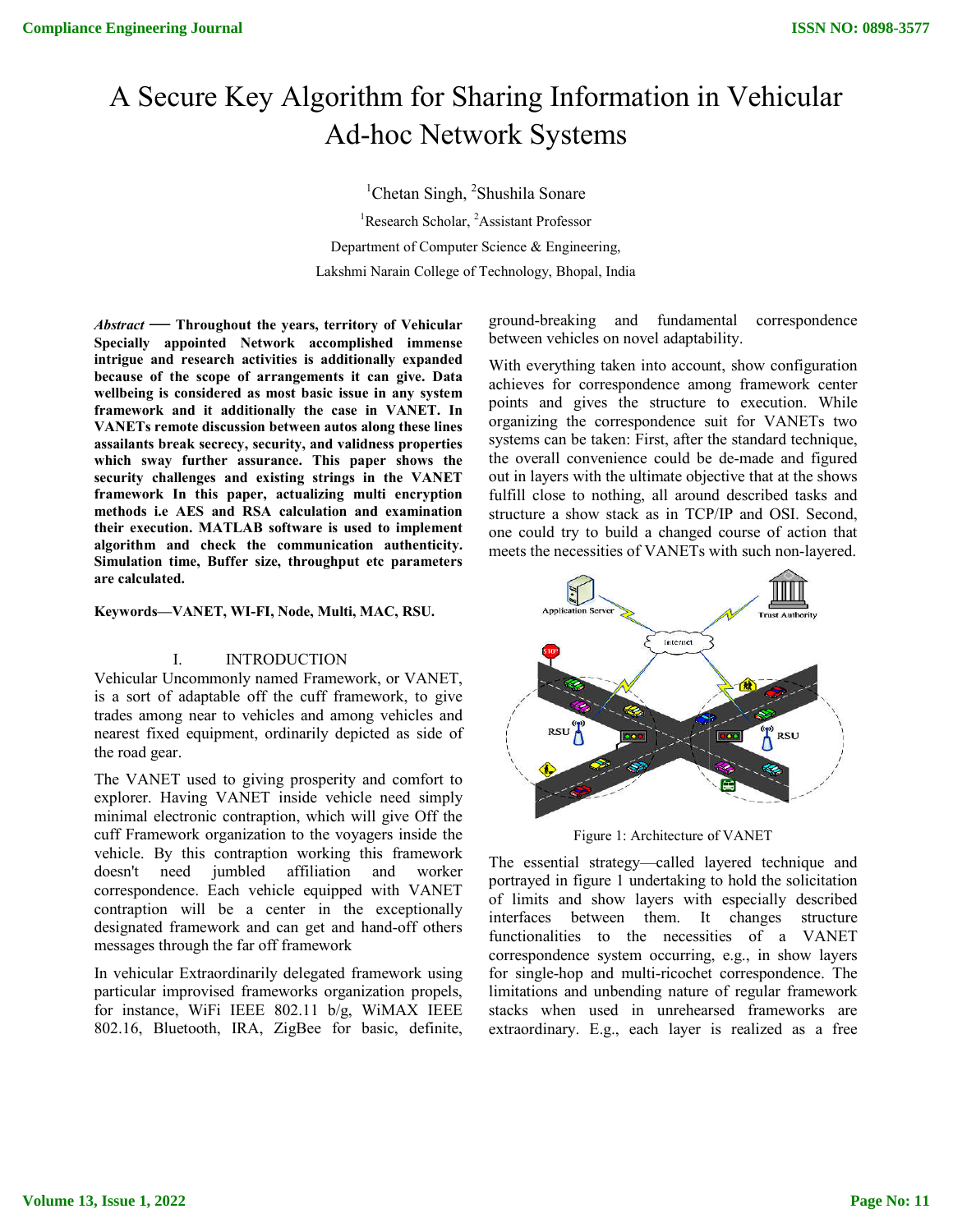module with interfaces (SAPs) just to the previously mentioned and underneath layers. Consequently, shows can't really will state or metadata of a show on another layer what makes data assortment problematic. module with interfaces (SAPs) just to the previously<br>mentioned and underneath layers. Consequently, shows<br>can't really will state or metadata of a show on another<br>layer what makes data assortment problematic.<br>Likewise, som a way into the standard layered OSI illustrate, for

instance, those for framework quality and control, and

can't be especially given out to a particular layer.

The subsequent un-layered system would be the outcome of fitting a totally extraordinary structure to the necessities of VANETs' principal community, i.e., prosperity applications. Having definite subtleties of these applications and ready to use the 'probabilistic' redirect in the best way prompts have a coupled game plan of shows. Along these lines, all application and correspondence shows are set in one single reasonable square legitimately over the actual interface and related with the external sensors (Fig. 2). Inside this square, all show parts are modularized with the ultimate obj that there are no restrictions for coordinated effort, state information is abstract open. Note in any case, that this 'designing' obtains a high arrangement multifaceted nature as a result of optional and complex associations of their modules. This makes show specific a tangled work accordingly, when arranged transforms into an incredibly unbendable structure for various types of utilization. Also it is difficult to efficiently keep up a vital good ways from control circle, what is genuinely straightforward in the layered strategy with its clean best down or base up bundle crossing. While the two procedures would doubtlessly be conceivable human lives in the street is the certified concern these days, considering the way where those dependably unendi parties passed on in street incidents over the world. Vehicular Spur of the moment system (VANET) is exceptional sort of structure that plans to diminish passing rate and updates improvement accomplishment structure, where focus focuses hint vehicles. way into the standard layered OSI illustrate, for<br>tance, those for framework quality and control, and<br>a't be especially given out to a particular layer.<br>e subsequent un-layered system would be the<br>tecome of fitting a total that there are no restrictions for coordinated effort, state information is abstract open. Note in any case, that this 'designing' obtains a high arrangement multifaceted nature as a result of optional and complex associat If interfaces (SAPs) just to the previously interfaces and the production of this word momentum of a show on mothem. The main contributions of this word momentum of VANET invariant of a show on momentum of the studential

The fundamental target of VANET is to give road thriving assessments where information about vehicle's current speed, zone enables is passed with or without the relationship of Foundation. Close to flourishing measures, VANET in like way offers some ideal position included affiliations like email, sound/video sharing, etc.

The main contributions of this work can be summarized as follows. The main contributions of this work can be<br>summarized as follows.<br>In this work, there has been implemented three encrypt

techniques like DES, AES and RSA algorithm and compared their performance of encrypt techniques based on the analysis of its stimulated time at the time of encryption and decryption process and also its buffer size experimentally.

1) Present a novel approach for users to start their connections in the VANET in a secure way.

2) A new multi cryptographic approach has been explained that provides much higher security measures compared to existing ones and analyze the performance of our approach using mathematical and simulation means. compared their performance of encrypt techniques based<br>on the analysis of its stimulated time at the time of<br>encryption and decryption process and also its buffer<br>size experimentally.<br>1) Present a novel approach for users

3) A novel mechanism has been authentication and data confidentiality in VANETs.

4) In present work a node has been designed i.e., RSU and provide such environment so that it can simulate on MATLAB software.



Figure 2: Flow Chart of Present Work

# **Protocol Description**

An RSU continuously broadcasts its identity  $RSU<sub>ID</sub>$  and public key  $PB_{RSU}$  in its area. As a vehicle enters the area public key  $PB_{RSU}$  in its area. As a vehicle enters the area of a different RSU, it receives RSU broadcast and determines that needs to associate itself and initiate mutual authentication process. The vehicle encrypts the  $RSU_{ID}$ , its  $V_{ID}$  and current timestamp  $t_0$  and shared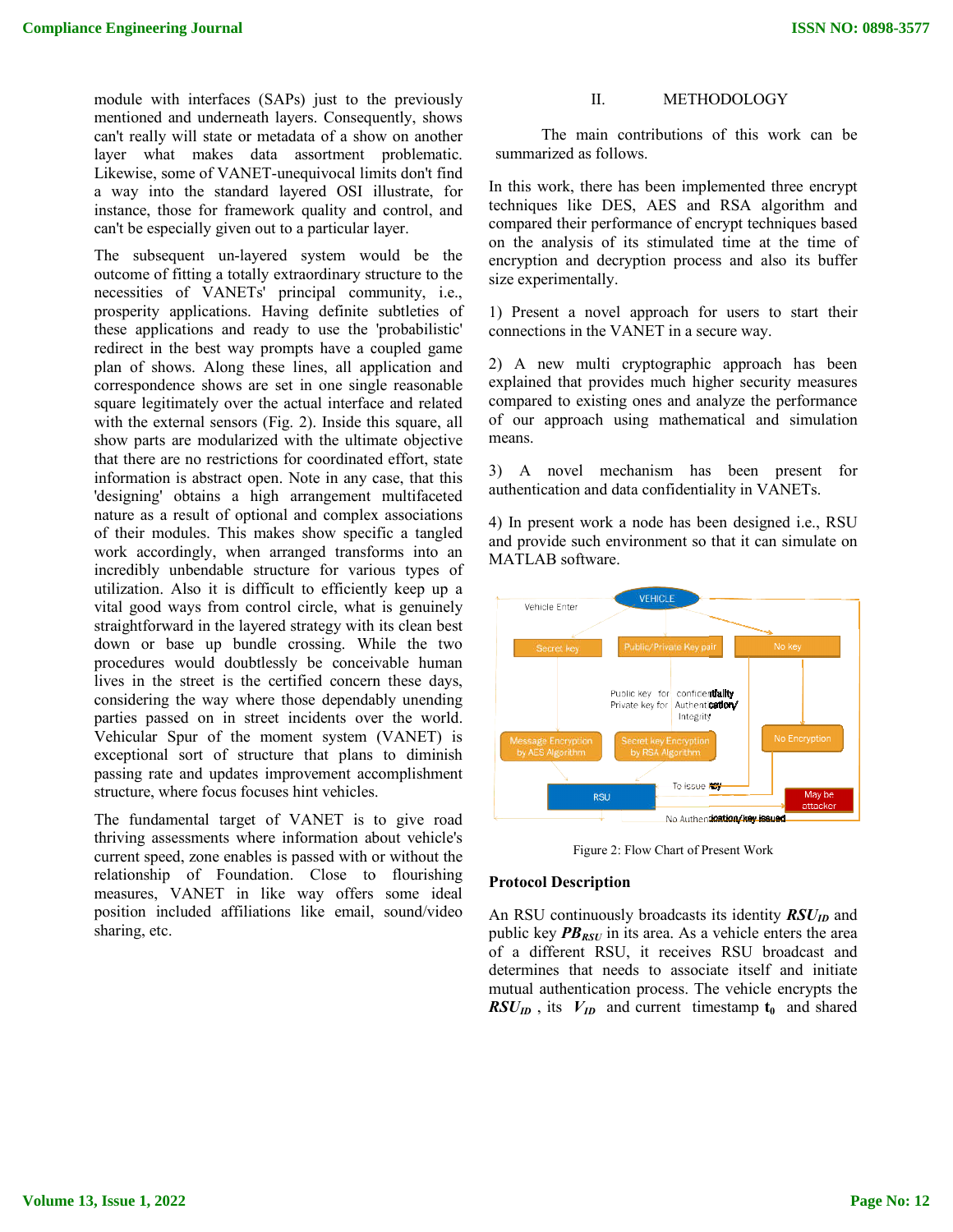key by the public key  $PB_{RSU}$ . This is sent to the RSU. The RSU forwards the encrypted part to the TA.

TA authenticates the vehicle and the RSU and sends its authentication details report to the RSU by encrypting the authentication information of the RSU with the vehicle shared key and that of the vehicle to the RSU.

RSU confirms the authentication of the vehicle and forwards the encrypted part of the report to vehicle for RSU authentication.

# III. SIMULATION AND RESULT

In this research work following parameters are generating, in which some parameters are improved. The major work of our research is simulation of vehicular network in MATLAB environment. Throughput is also measured in bytes per second, which shows about the performance of different security scheme. Here it can be easily seen based on throughput i.e. multi technique is best comparatively others. TA authenticates the vehicle and the RSU and authentication details report to the RSU by the authentication information of the RSU vehicle shared key and that of the vehicle to the RSU confirms the authentication of the ve

|                     | ш.<br>SIMULATION AND RESULT                                                                                                                                                                                                                                                                                                                                                                                                     | (a)                                                                            |
|---------------------|---------------------------------------------------------------------------------------------------------------------------------------------------------------------------------------------------------------------------------------------------------------------------------------------------------------------------------------------------------------------------------------------------------------------------------|--------------------------------------------------------------------------------|
| n                   | this research work following parameters<br>are<br>enerating, in which some parameters are improved. The<br>najor work of our research is simulation of vehicular<br>etwork in MATLAB environment. Throughput is also<br>neasured in bytes per second, which shows about the<br>berformance of different security scheme. Here it can be<br>asily seen based on throughput i.e. multi technique is<br>best comparatively others. | 1.0<br>0.9<br>(a)<br>Communication Overhead<br>Communication O.6<br>0.3<br>0.3 |
|                     | $\Sigma$ Input Size<br>Encryption Throughput (Byte/Sec)                                                                                                                                                                                                                                                                                                                                                                         | 0.2<br>0.1                                                                     |
|                     | $\Sigma$ Encryption Simulation Time                                                                                                                                                                                                                                                                                                                                                                                             | 0.0<br>0.25<br>0.00<br>n<br>Safety-Messa                                       |
|                     | $\Sigma$ Input Size<br>Decryption Throughput (Byte/Sec)<br>$\Sigma$ Decryption Simulation Time                                                                                                                                                                                                                                                                                                                                  | (b)<br>Figure 4: (a) Communication<br>byte                                     |
|                     | boundary/road<br>100                                                                                                                                                                                                                                                                                                                                                                                                            | (b) Communication overhead                                                     |
| Width-Meter<br>road | 90<br>80<br>70<br>60<br>50<br>40<br>30<br>20<br>10                                                                                                                                                                                                                                                                                                                                                                              | and $200$<br>10000<br>9000<br>8000<br>7000<br>Throughput Value<br>6000<br>5000 |
|                     | $\mathbf{0}_0$<br>100<br>10<br>30<br>60<br>70<br>90<br>40<br>50<br>80<br>20<br>beor                                                                                                                                                                                                                                                                                                                                             | 4000<br>3000                                                                   |
|                     | <b>Length-Meter</b>                                                                                                                                                                                                                                                                                                                                                                                                             |                                                                                |
|                     | Figure 3: Node with Double RSU                                                                                                                                                                                                                                                                                                                                                                                                  | 2000                                                                           |

Figure 3: Node with Double RSU



Figure 4: (a) Communication overhead: Payload =  $67$ bytes

(b) Communication overhead: Payload = 50, 100, 150, and 200 bytes



Figure 5: Throughput (Encryption and Decryption)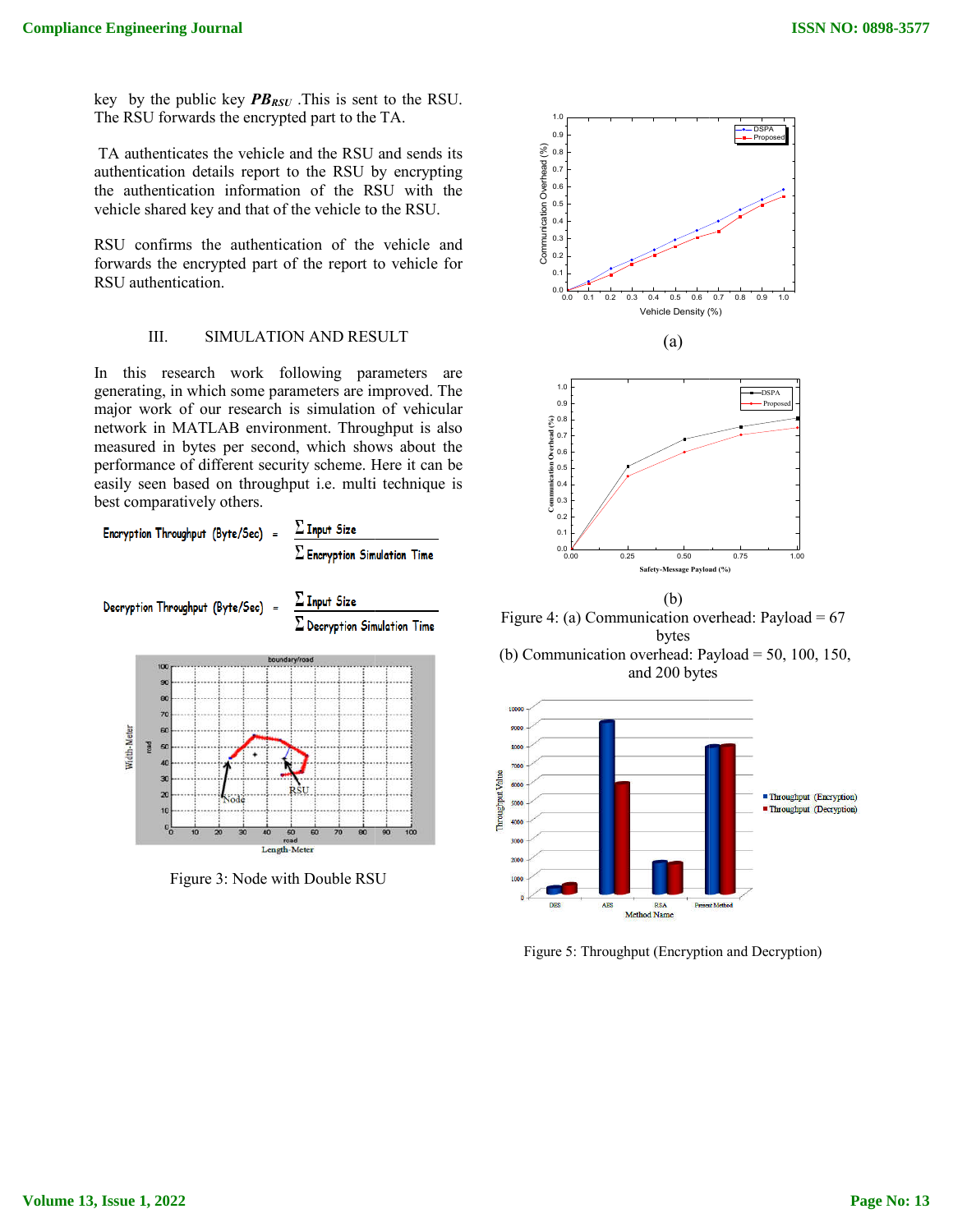

Figure 6: Encryption and Decryption time

| Sr No. | Parameter                       | Present     |
|--------|---------------------------------|-------------|
| 1      | Methodology                     | $RSA + AES$ |
| 2      | <b>Simulation Time</b><br>(Sec) | 50          |
| 3      | Number of RSU                   | 2           |
| 4      | Number of<br>Vehicles           | 200         |
| 5      | Packet size (Byte)              | 512         |
|        |                                 |             |

Table 1: Simulation Results

## IV. CONCLUSION

This strategy can be utilized in security-delicate applications like police and government organizations where VANETs are progressively being utilized. This calculation presents something that hushes up against the standards common in our occasions. Practically all open key calculations coming depend on considerably more perplexing numerical issues when contrasted with key calculations coming depend on considerably more<br>perplexing numerical issues when contrasted with<br>Chinese Leftover portion Hypothesis. We accept that to meet rigid proficiency prerequisites of VANET we should look past ordinary strategies and plans and it unquestionably illuminates new zones and conceivable outcomes which are there to be investigated. should look past ordinary strategies and plans and it<br>unquestionably illuminates new zones and conceivable<br>outcomes which are there to be investigated.<br>REFERENCE<br>1. C. Chen, Y. Chen, C. Lee, Y. Deng and C. Chen, "An

### **REFERENCE**

1. C. Chen, Y. Chen, C. Lee, Y. Deng and C. Chen, "An Efficient and Secure Key Agreement Protocol for Sharing Emergency Events in VANET Systems," in IEEE Access, vol. 7, pp. 148472-148484, 2019, doi: 10.1109/ACCESS.2019.2946969.

- SignRecrypting authentication protocol using shareable clouds in VANET groups," in IET Intelligent Transport Systems, vol. 13, no. 9, pp. 1447-1460, 9 2019, doi: 10.1049/iet-its.2018.5474. nchan, G. Singh and N. S. Chaudhari, "SAPSC:<br>lecrypting authentication protocol using<br>able clouds in VANET groups," in IET<br>gent Transport Systems, vol. 13, no. 9, pp.<br>1460, 9 2019, doi: 10.1049/iet-its.2018.5474.
- 3. Z. Wei, J. Li, X. Wang and C. Gao, "A Lightweight Z. Wei, J. Li, X. Wang and C. Gao, "A Lightweight<br>Privacy-Preserving Protocol for VANETs Based on Secure Outsourcing Computing," in IEEE Access, vol. 7, pp. 62785-62793, 2019, doi: vol. 7, pp. 62785-62793, 10.1109/ACCESS.2019.2915794.
- 4. S. Tangade, S. S. Manvi and P. Lorenz, S. Tangade, S. S. Manvi and P. Lorenz,<br>"Decentralized and Scalable Privacy-Preserving Authentication Scheme in VANETs," in IEEE Transactions on Vehicular Technology, vol. 67, no. 9, pp. 8647-8655, Sept. 2018, doi: 10.1109/TVT.2018.2839979.
- 5. A. Slama, I. Lengliz and A. Belghith, "TCSR: an AIMD Trust-based Protocol for Secure Routing in VANET," 2018 International Conference on Smart Communications and Networking (SmartNets), Yasmine Hammamet, Tunisia, 2018, pp. 1-8, doi: 10.1109/SMARTNETS.2018.8707389. ication Scheme in VANETs," in IEEE<br>tions on Vehicular Technology, vol. 67, no.<br>p. 8647-8655, Sept. 2018, doi:<br>//TVT.2018.2839979.<br>na, I. Lengliz and A. Belghith, "TCSR: an<br>Trust-based Protocol for Secure Routing in<br>r," 201
- 6. H. Tan, Z. Gui and I. Chung, "A Secure and Efficient Certificateless Authentication Scheme With Unsupervised Anomaly Detection in VANETs," in H. Tan, Z. Gui and I. Chung, "A Secure and Efficient<br>Certificateless Authentication Scheme With<br>Unsupervised Anomaly Detection in VANETs," in<br>IEEE Access, vol. 6, pp. 74260-74276, 2018, doi: 10.1109/ACCESS.2018.2883426.
- 7. D. K. Sandou, N. Jothy and K. Jayanthi, "Secured in VANETs Using Lightweight Authentication and Key Agreement Protocol," 2018 International Conference on Wireless Communications, Signal Processing and Networking (WiSPNET), Chennai, 2018, pp. 1 10.1109/WiSPNET.2018.8538678. ndou, N. Jothy and K. Jayanthi, "Secured<br>
in VANETs Using Lightweight<br>
ation and Key Agreement Protocol," 2018<br>
nal Conference on Wireless<br>
cations, Signal Processing and Networking<br>
T), Chennai, 2018, pp. 1-5, doi: **ISSN NO: 0898-3577**<br>
G. Singh and N. S. Chaudhari, "SAPSC:<br>
gra autherication protocol using<br>
orotas in VANET groups," in IET<br>
ransport Systems, vol. 13, no. 9, pp.<br>
2019, doi: 10.1049/iet-its.2018.5474.<br>
F. X. Wang and C
- 8. H. Tan, D. Choi, P. Kim, S. Pan and I. Chung, "Comments on "Dual Authentication and Key Management Techniques for Secure Data Transmission in Vehicular Ad Hoc Networks"," in IEEE Transactions on Intelligent Transportation Systems, vol. 19, no. 7, pp. 2149-2151, July 2018, doi: 10.1109/TITS.2017.2746880. D. Choi, P. Kim, S. Pan and I. Chung,<br>ts on "Dual Authentication and Key<br>ent Techniques for Secure Data<br>ion in Vehicular Ad Hoc Networks"," in<br>ansactions on Intelligent Transportation<br>vol. 19, no. 7, pp. 2149-2151, July 20
- 9. E. R. Agustina and A. R. Hakim, "Secure VANET protocol using hierarchical pseudonyms with blind signature," 2017 11th International Conference on Telecommunication Systems Services and Applications (TSSA), Lombok, 2017, pp. 1-4, doi: 10.1109/TSSA.2017.8272919. E. R. Agustina and A. R. Hakim, "Secure VANET<br>protocol using hierarchical pseudonyms with blind<br>signature," 2017 11th International Conference on<br>Telecommunication Systems Services and<br>Applications (TSSA), Lombok, 2017, pp
- 10. K. Lim, K. M. Tuladhar, X. Wang and W. Liu, "A K. Lim, K. M. Tuladhar, X. Wang and W. Liu, "A<br>scalable and secure key distribution scheme for group signature based authentication in VANET," 2017 IEEE 8th Annual Ubiquitous Computing, Electronics and Mobile Communication Conference (UEMCON), New York, NY, 2017, pp. 478-483, doi: 10.1109/UEMCON.2017.8249091. ure based authentication in VANET," 2017<br>8th Annual Ubiquitous Computing, Electronics<br>Mobile Communication Conference<br>CON), New York, NY, 2017, pp. 478-483, doi:
- 11. S. Chaba, R. Kumar, R. Pant and M. Dave, "Secure and efficient key delivery in VANET using cloud and fog computing," 2017 International Conference on